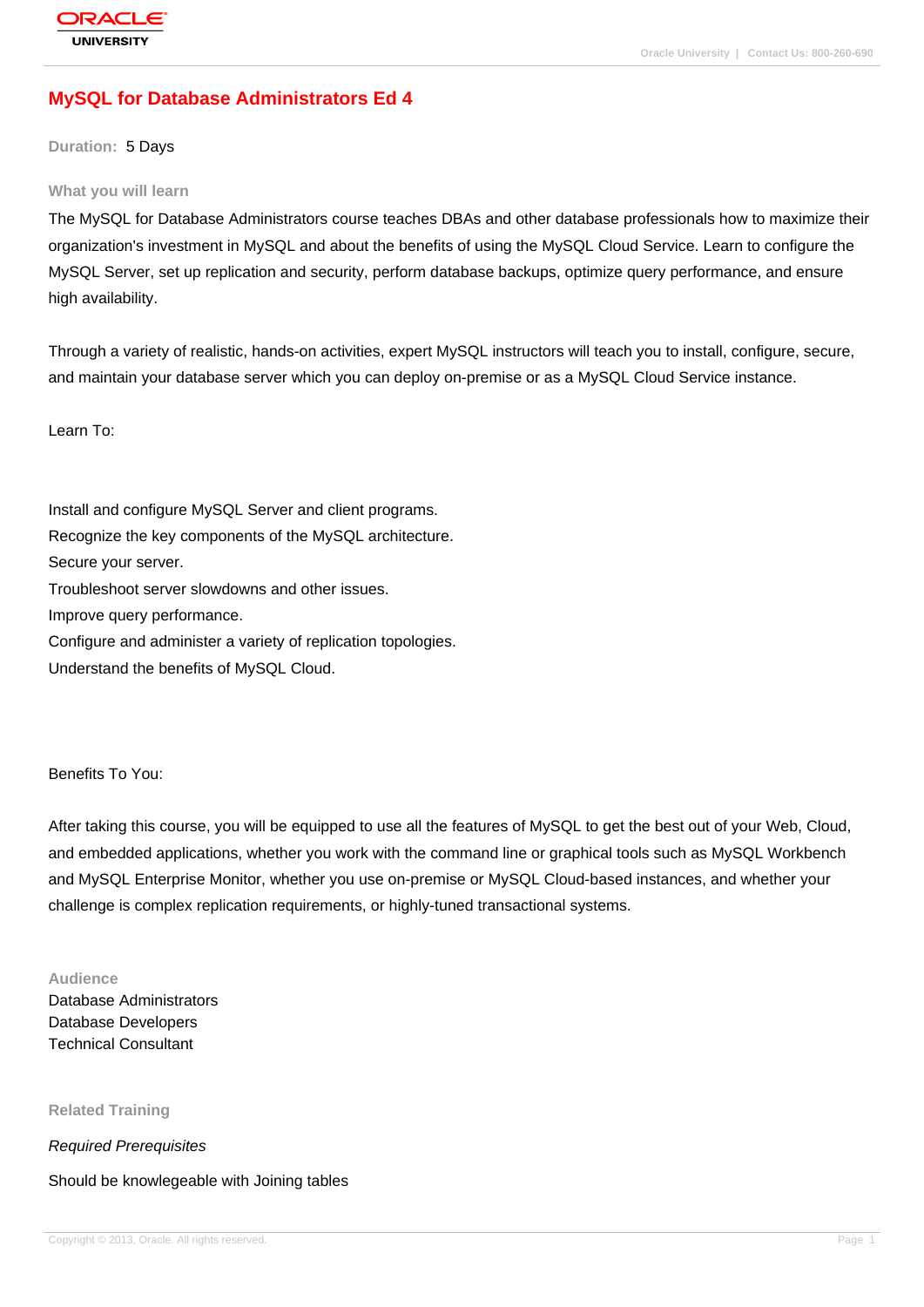Should be knowlegeable with MySQL data types and executing basic DDL and DML queries using SQL

Should be knowlegeable with relational database concepts and using the mysql command-line client

MySQL Fundamentals Ed 1

Suggested Prerequisites MySQL for Developers

MySQL for Developers Ed 2

MySQL for Developers Ed 3

**Course Objectives** Define and implement a backup strategy Perform physical and logical backups of your data Describe MySQL replication and its role in high availability and scalability Configure simple and complex replication topologies Administer a replication topology Install the MySQL server and client programs Upgrade MySQL on a running server Describe MySQL architecture Explain how MySQL processes, stores, and transmits data Configure MySQL server and client programs Use server logs and other tools to monitor database activity Create and manage users Protect your data from common security risks Identify and optimize poorly-performing queries Troubleshoot server slowdowns and other common problems Gain an understanding of MySQL Cloud

**Course Topics**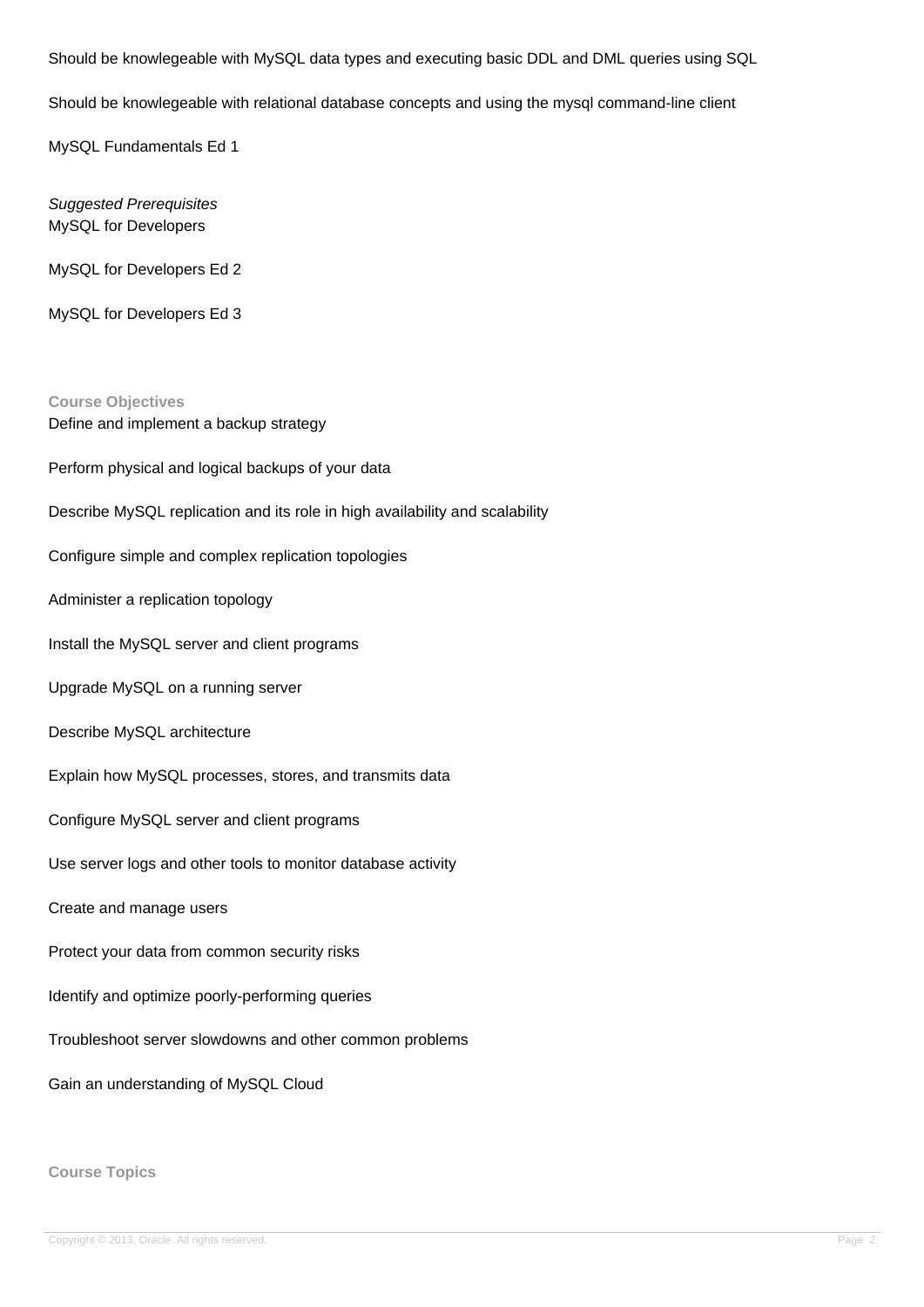## **Introduction to MySQL**

MySQL overview MySQL Enterprise Edition MySQL on the Web MySQL in the Cloud The MySQL community

## **Installing MySQL**

Installing MySQL Installed Files and Directories Initial Configuration Starting and Stopping MySQL Upgrading MySQL

## **MySQL Architecture**

Architectural Overview How MySQL Transmits Data How MySQL Processes Requests How MySQL Stores Data **Tablespaces** Redo and Undo Logs How MySQL Uses Memory Plug-in Interface

## **Configuring MySQL**

Server Options, Variables, and the Command Line Option Files System Variables Launching Multiple Servers on the Same Host

## **Monitoring MySQL**

Monitoring MySQL with Log Files Monitoring MySQL with Status Variables Monitoring MySQL with Performance Schema MySQL Enterprise Audit MySQL Enterprise Monitor Monitoring User Activity

## **User Management**

MySQL Privilege System Creating and Modifying User Accounts Configuring Passwords and Account Expiration Authentication Plug-Ins Granting Permissions Grant Tables Resetting a Forgotten Root Password

## **MySQL Security**

Security Risks Network Security Secure Connections Password Security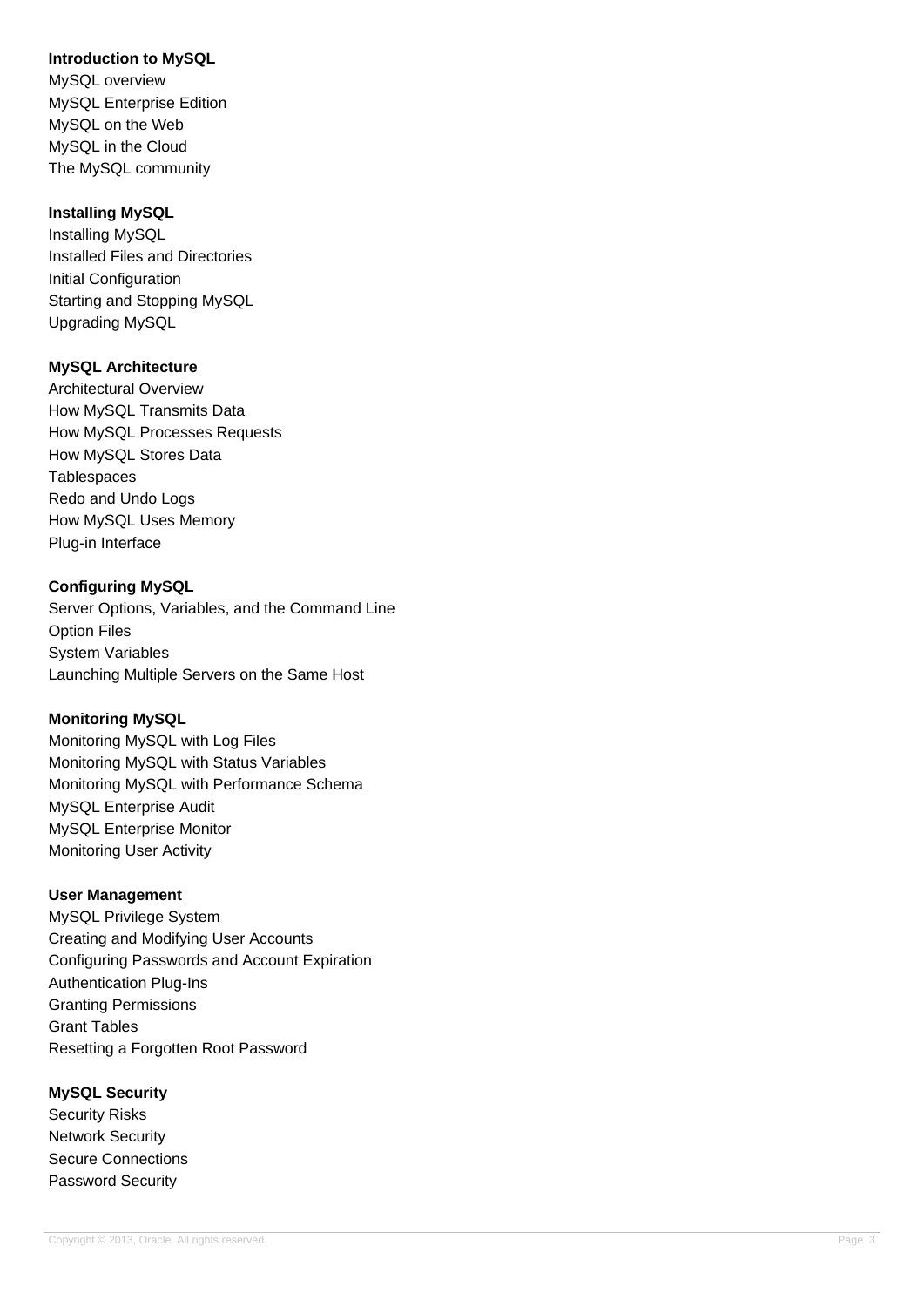Operating System Security Protecting Against SQL Injections MySQL Enterprise Firewall

#### **Maintaining a Stable System**

**Stability** Why Databases Fail Capacity Planning **Troubleshooting** Identifying the Causes of Server Slowdowns InnoDB Recovery

#### **Optimizing Query Performance**

Identifying Slow Queries The EXPLAIN statement Working with Indexes Index Statistics

#### **Backup Strategies**

Understanding Backups Backup Techniques Creating a Backup Strategy

## **Performing Backups**

MySQL Backup Tools Raw Backup Methods Techniques that Use the Binary Log

# **Configuring a Replication Topology**

Overview of Replication Replication Conflicts When to Use Replication Configuring Replication

## **Administering a Replication Topology**

Failover MySQL Utilities Replication Threads Monitoring Replication Troubleshooting Replication

## **Group Replication**

**Overview** Single-Primary and Multi-Primary Modes Configuring Group Replication Monitoring Group Replication

#### **Conclusion**

Course Overview MySQL Curriculum Course Evaluation Thank You!